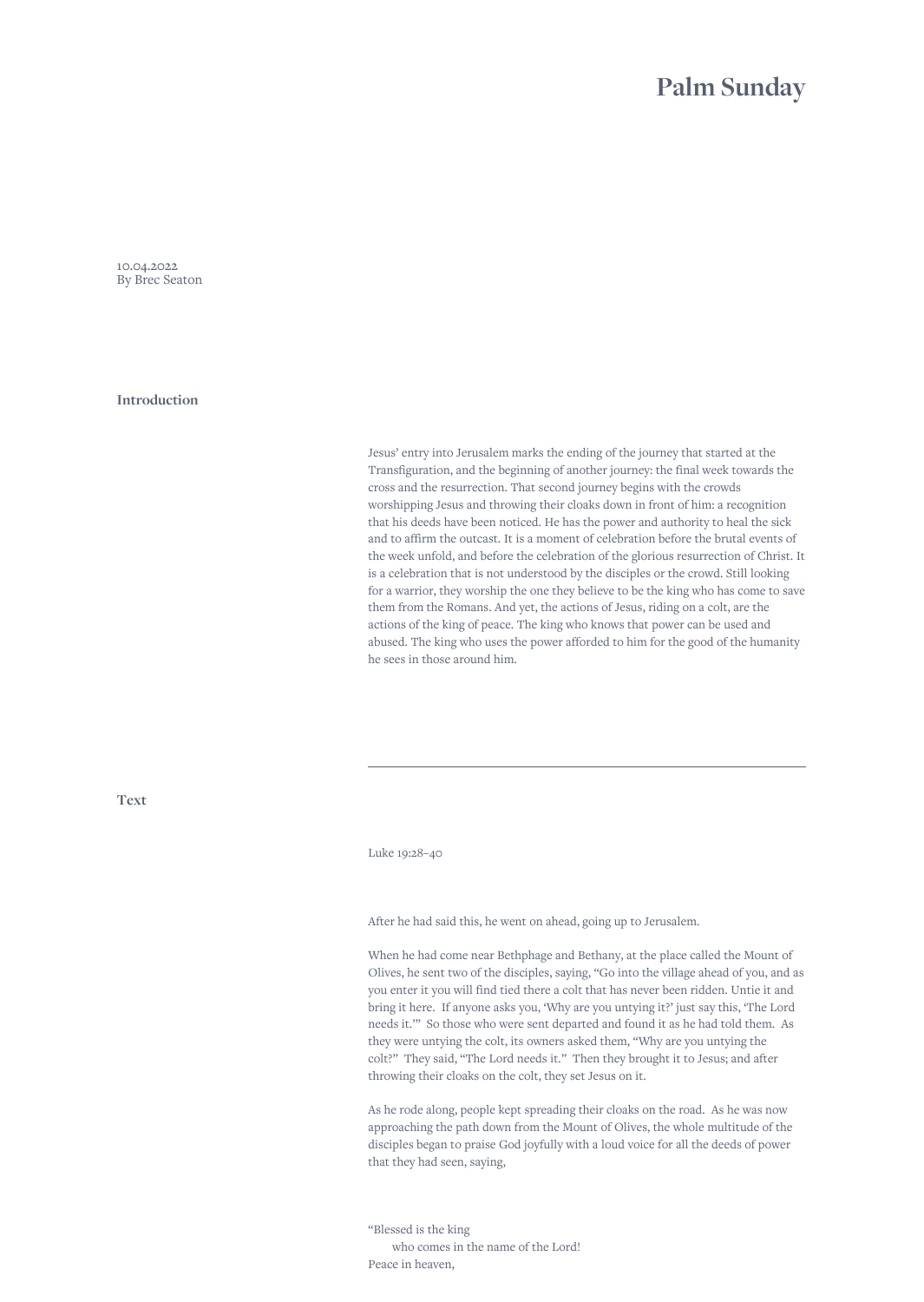Some of the Pharisees in the crowd said to him, "Teacher, order your disciples to stop." He answered, "I tell you, if these were silent, the stones would shout out."

## **Comment**

Such is the power seen in the actions of Jesus, that when he rides into Jerusalem it is to the praise of those around him:

"Blessed is the king who comes in the name of the Lord! Peace in heaven, and glory in the highest heaven!"

It is an act of worship by those who are lining the streets, by those who are journeying to Jerusalem for the Passover. It is the fulfilment of Old Testament prophecy. It is the last time Jesus will enter Jerusalem.

The Pharisees, meanwhile, were enraged: worried about their own status and position, and concerned that Jesus was inciting the crowd to a rebellion, they called for Jesus to stop those who worshipped him. But even if the people had stopped, such was the authority of Jesus that the stones would have cried out. And so, conflict can once again be seen between the authorities and Jesus: both holding power, but both using their power in different ways.

Throughout the Gospels, Jesus was regularly in conflict with those who held political or religious status in their community. Yet his use of power and his responses to the authorities were far from those of abuse and self–indulgence. Kenneth Cloke says: 'Everyone chooses how to respond in conflict. Fundamentally, we can respond with aggression and suppression, accommodation and surrender, avoidance and apathy, compromise and conciliation, or collaboration and dialogue. Each of these options results in a qualitatively different form of community and a different approach to resolving conflict.['\[1\]](#page-0-0)

The people who worshipped Jesus as he entered Jerusalem were the same people who had witnessed his call to social justice, his feeding of the hungry, his passion for the outcast. In this final journey to Jerusalem, Jesus makes a statement about the use of power by riding on a colt – a young male horse that had yet to be ridden. Traditionally, Roman leaders would travel on a horse that had never been ridden as a symbol of their status and importance. Jesus chose a young colt to ride into Jerusalem where he would face the authorities for one last time – an animal that had yet to be ridden, but an animal without the power and authority of the adult horse. His actions showed that he was coming as a renowned leader, a king, but a king of peace. Luke uses the words 'Peace in Heaven', rather than Hosannah – possibly because his readers were Gentiles rather than Jews.

Jesus used his power in the gospels not for the sake of aggression and suppression, but for the sake of people – he noticed people and their humanity. To reconcile,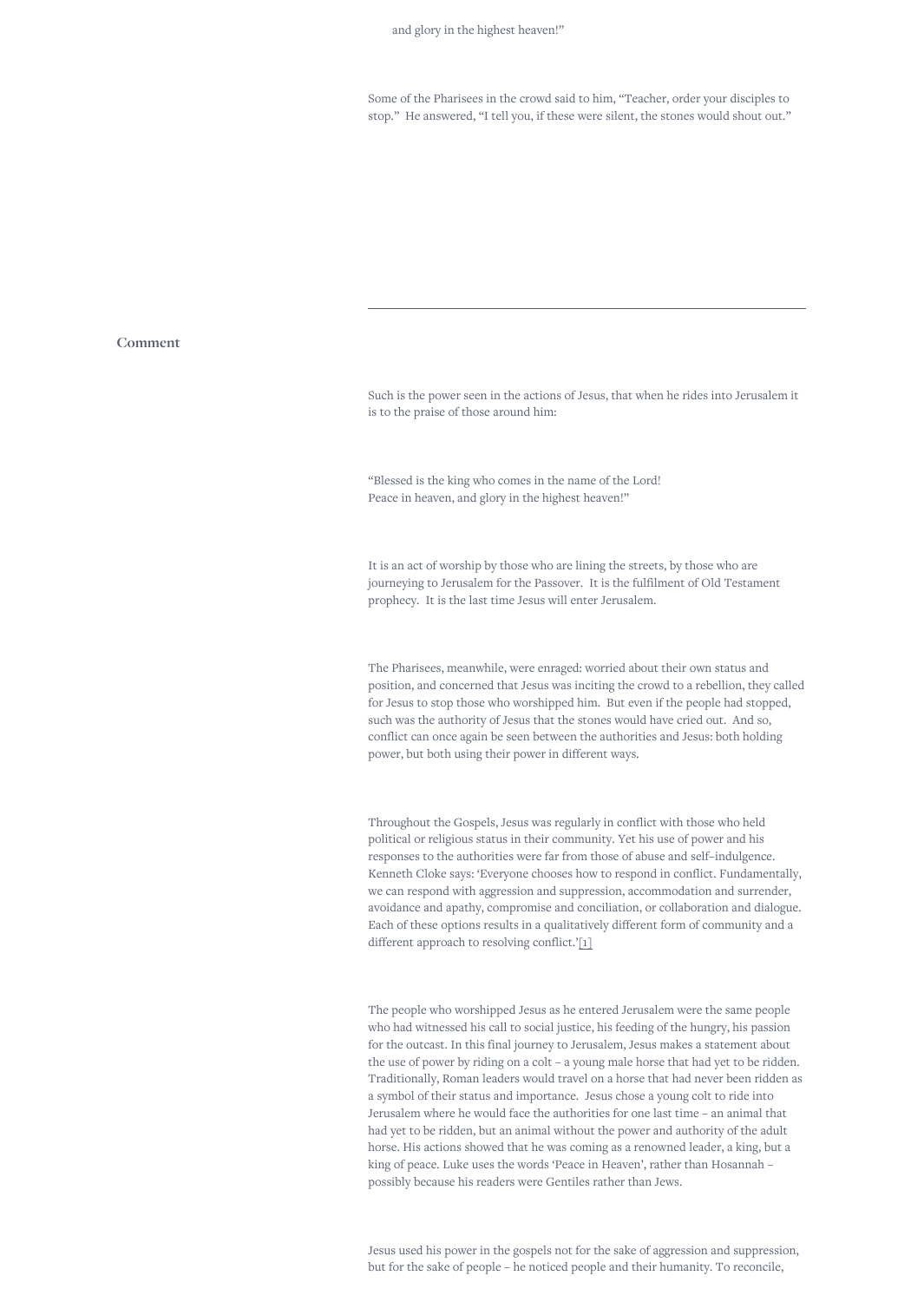says Lederach, 'begins with a quality of presence that turns into compassion.'[2] The key to this presence is to notice the humanity in another, especially those who are most invisible and neglected[.\[3\]](#page-0-0) Jesus noticed people's humanity, not their position, status or authority. He looked beyond a person's role or lack of it, their economic position or lack of it. He purposefully moved toward those who were untouchable, towards the outcasts, towards the lowest in society. 'He was attentive to and noticed the sacred quality of personhood.['\[4\]](#page-0-0)

As he rode into Jerusalem, people noticed the humanity *and* the kingship of Jesus. They placed their cloaks on the colt and on the ground as Jesus approached: a carpet made by the people for their king. A king who looked toward people and humanity, towards peace and reconciliation, and not toward aggression and the use of power for one's own ends. 'Power is inherently adversarial and dangerous in conflict, not only because it is harmful to those it attacks, but because it is addictive and corrupting to those it protects.'[5] As Jesus approached Jerusalem, those with power – those in authority – were the ones who panicked, who criticised, who planned to silence him.

Jesus didn't need to go to Jerusalem. He knew the dangers that lay ahead. He travelled without coercion. It was a journey that Jesus had both planned and prepared for. As we reflect on his journey into Jerusalem, a celebration of the human life of Jesus, we are mindful of the life he lived and the lives he touched. He never walked by on the other side. He gave hope where there was no hope. He took an interest in the stories of the ordinary people and those forced to live as outsiders. This is reflected in the many witnesses who turned towards Jesus on this triumphant entry into Jerusalem: the many who worshipped Jesus.

[1]Cloke, K, 2001, Mediating Dangerously: The Frontiers of Conflict Resolution, Jossey–Bass, p140–141

[2] Lederach, J, 2014, Reconcile: Conflict Transformation for Ordinary Christians, Herald Press, p47

[3] Lederach, J, 2014, Reconcile: Conflict Transformation for Ordinary Christians, Herald Press, p47

[4] Lederach, J, 2014, Reconcile: Conflict Transformation for Ordinary Christians, Herald Press, p48

[5] Cloke, K, 2001, Mediating Dangerously: The Frontiers of Conflict Resolution, Jossey–Bass, p140

**Response**

'We are neither called to be local heroes nor to walk by on the other side. We are nudged by the imperative of the gospel to attend to what is going on, to the complexity of the stories that are being told around us. We cannot simply live on the surface, attend to the dominant narratives, to the vigorous strains, to the